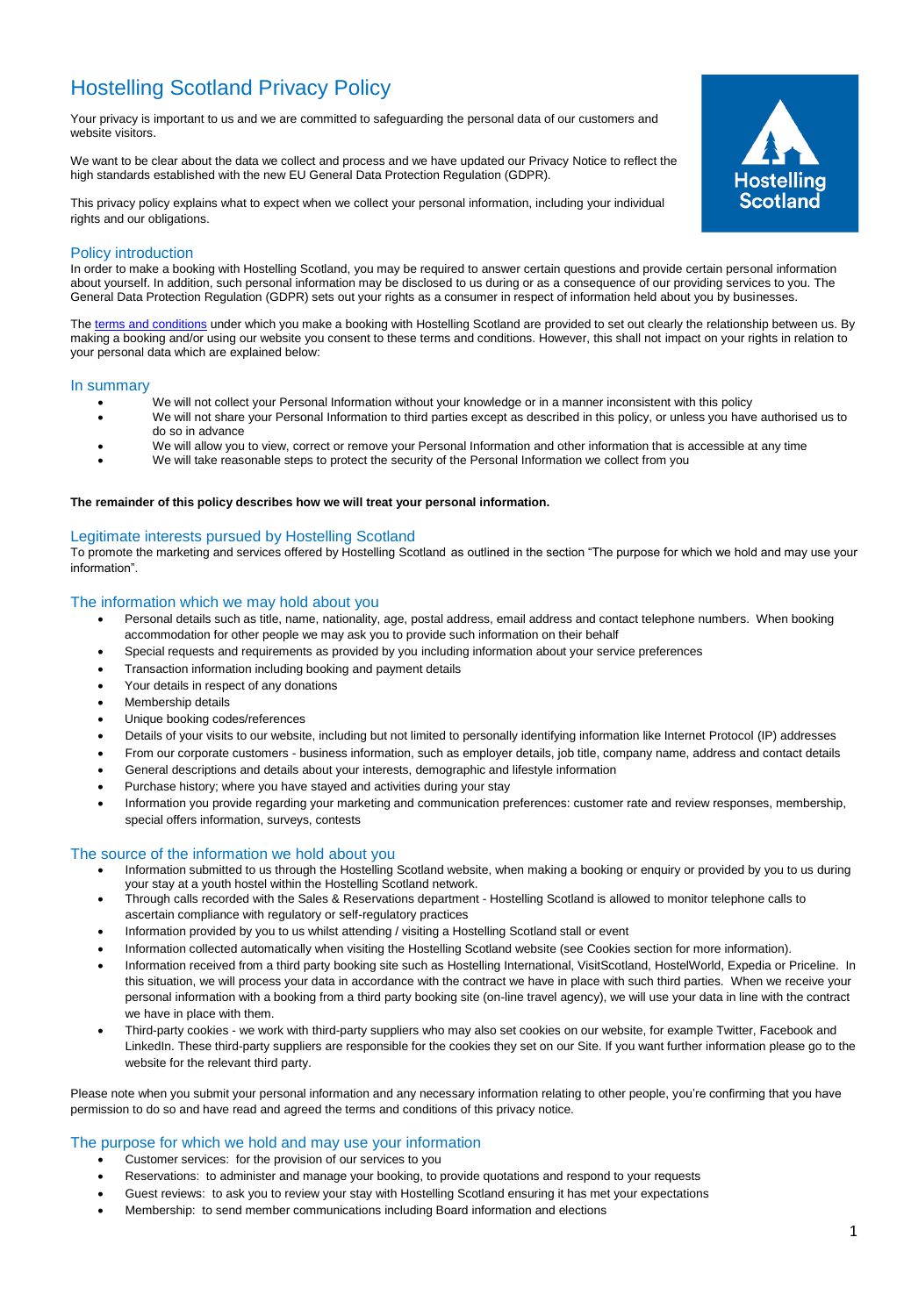- Marketing: to send you marketing communications; in you making initial consent Hostelling Scotland shall maintain a marketing dialogue with you until you unsubscribe (which you can do at any stage). These communications include our newsletter containing news from our hostelling network including special offers
- Other communications: we may send you on-line surveys relating to improving Hostelling Scotland overall member and guest services
- We may need to respond in relation to a query or complaint you may raise with us and to check on the level of service we provide.
- Financial: to process transactions and payments
- Legal purposes: In certain cases, we may need to use your information to handle and resolve legal disputes, for regulatory investigations and compliance.
- Fraud detection and prevention: we may use your personal information for the detection and prevention of fraud and other illegal or unwanted activities
- Improving our services: finally, we use your personal information for analytical purposes, to improve our services, to enhance the user experience, and to improve the functionality and quality of our online travel services.

# Information relating to young people

Hostelling Scotland welcomes youth groups. In order to deliver agreed contracted services and to comply with legislation the following information will usually be provided during the duration of the group stay in order to ensure the necessary arrangements are in place. Information will be restricted to the minimum amount needed and this includes full name, gender, special requirements, and nationality.

Where personal data or personal sensitive information has been received:

- The information will be stored securely
- We will not pass these details on to any other organisation, unless agreement has been obtained in advance and providing the sharing is to help deliver the services required.
- We agree to destroy the data securely when the trip and all related matters have been concluded.

Where required when working with children under 16, Hostelling Scotland will obtain consent from whoever holds parental responsibility for the childe – unless the processing of information is held by an approved third party supplier contracted to do business with Hostelling Scotland who will then be responsible for obtaining agreement in advance

# **CCTV**

CCTV and video recordings is operational in the public areas and back of house areas in a number of properties and video recordings may be made including audio. This activity is carried out for security and service reasons for the better management of Hostelling Scotland and security for all its guests, visitors and employees.

# Some Telephone calls are recorded

In order to provide evidence of a business transaction and for training purposes external telephone calls to Hostelling Scotland business lines may be recorded and may be retrieved to verify the evidence of a business transaction with a supplier or client. This is covered mainly by the Telecommunications (Lawful Business Practice) (Interception of Communications) Regulations 2000 ("LBP Regulations").

# **Images**

Hostelling Scotland will use imagery in the course of their business within media, print, publications such as the Hosteller magazine and social media channels. At all time the relevant prior consent will have been obtained,

# Sharing information about you with other organisations

In order to deliver services, there may be occasions where we have to pass your information on to a partner organisation such as;

- Direct Marketing /Print organisations for the mailing/distribution of specific publications and notices.
- Email provider organisation responsible for the electronic distribution of our newsletter including special offers you will only receive these communications if you have already given your consent to do so and you can choose to opt out of this at any time.
- For analysis we may work with a third party specialist organisation to analyse customer, membership and web site user data to develop a greater understanding of our customers in order to shape and improve the product and services we offer.
- From time to time we may work use a third party provider to manage our social media; we will only share/ transfer your personal information with third parties who have contractual arrangements with us and on the understanding that they are GDPR compliant and has adequate measures in place to protect the information and will not pass it to any other party and that they will not use your information for their own business purposes. You should only receive this material if you have already given your consent to do so and you can choose to opt out of this at any time.
- For legal obligations we may release information to the police or other authorities where we are under a legal obligation to do so.
- Partner organisations where we may also provide anonymous statistics to reputable third parties, such as Visit Scotland, Hostelling International or other National Hostelling Associations for the purpose of analysis. These statistics will not contain any personal information.
- Affiliate youth hostels when Hostelling Scotland may take a booking on their behalf and pass on your booking details to the manager or employee of that hostel.

# Third Party Links

Our site may, from time to time, contain links to and from the websites of our partner networks, advertisers and affiliates. If you follow a link to any of these websites, please note that these websites have their own privacy policies and that we do not accept any responsibility or liability for these policies. Please check these policies before you submit any personal data to these websites.

# Data Transfers

Hostelling Scotland will not transfer personal data to unless they are within the EEA or a country with an adequate level of data protection as defined by the European Commission.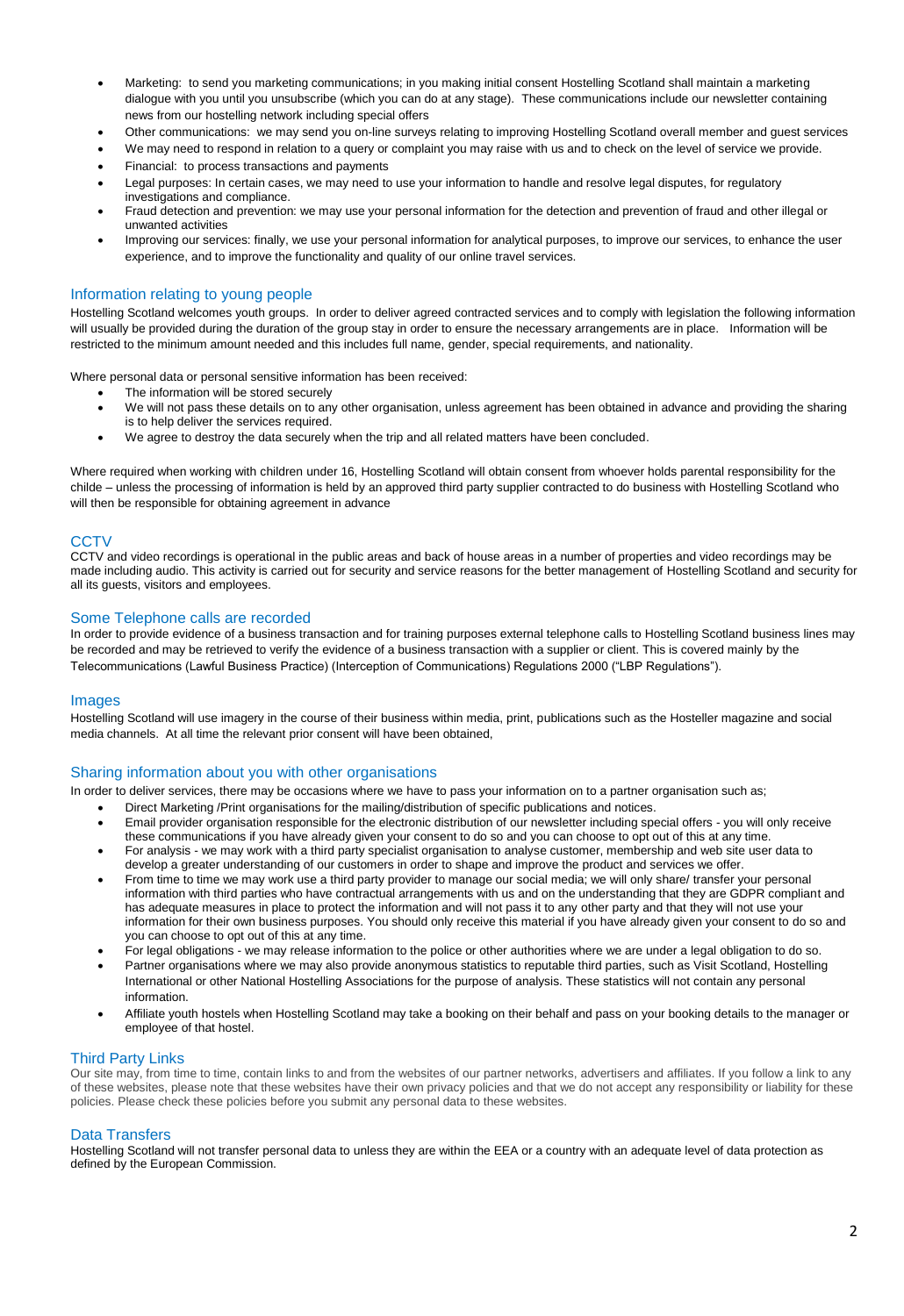# **Cookies**

The Hostelling Scotland website uses "cookies". Cookies are small pieces of information which are sent by a website to your web browser and remain on your computer until they are deleted. Cookies are sent by the Hostelling Scotland website to ensure that it does not unnecessarily show you information that you have already seen or have indicated as not being of interest to you. Cookies therefore enable the Hostelling Scotland website to offer you a more personalised service when using our website. You agree to our use of cookies and/or any other data tracking. If you do not wish to receive such cookies from us, please adjust your browser's settings accordingly (See "Adjusting your Browser's Cookie Settings" below). Please note however that this may restrict your use of the Hostelling Scotland website

We also use a third party service, Google Analytics, to analyse the use of this website. Google Analytics generates statistical and other information about website use by means of cookies, which are stored on users' computers. The information generated relating to our website is used to create reports about the use of the website however only processed in a way which does not identify any individual. Google will store this information however we do not make, and do not allow Google to make, any attempts to find out the identities of those visiting our website. Google's privacy policy is available at:<http://www.google.com/privacypolicy.html>

#### Adjusting your browser's cookie settings

Adjusting your browsers cookies is dependent on the Internet browser being used. The Help feature on most browsers will tell you how to prevent your browser from accepting new cookies. Alternatively you should check with the vendor who's browser you are using for specific details on how to do this.

#### Protecting your information

The security of your personal information is important to us and we are committed to keeping data safe and secure. We have in place a number of security measures to protect against any unauthorised access or damage to, or disclosure or loss of, your personal information. However, all publicly accessible websites are susceptible to malicious practices, and we accept no liability if security is breached.

We do not broker or pass on information gained from your engagement with us without your consent. However, we may disclose your Personal Information to meet legal obligations, regulations or valid governmental request. We may also enforce our Terms and Conditions, including investigating potential violations of our Terms and Conditions to detect, prevent or mitigate fraud or security or technical issues; or to protect against imminent harm to the rights, property or safety of Hostelling Scotland, our people, our customers and/or the wider community.

We further undertake that we will not hold information about you which is excessive in respect of the purposes for which it is processed.

#### Your consent

There is a notice on the home page of our website which describes how we use cookies and which also provides a link to our Privacy Policy. If you use this website after this notification has been displayed to you we will assume that you consent to our use of cookies for the purposes described in this Privacy Policy.

# Who will hold your information

Your information will be held by Scottish Youth Hostels Association (also known as SYHA or Hostelling Scotland). Hostelling Scotland has its registered office at 7 Glebe Crescent, Stirling, FK8 2JA. Hostelling Scotland is called the "Data Controller" because it has control over and responsibility for your personal information.

Hostelling Scotland is the owner of the website [www.hostellingscotland.org.uk](http://www.hostellingscotland.org.uk/) including previously [www.syha.org.uk](http://www.syha.org.uk/)

#### Keeping your information up to date

If any of the information that you have provided to Hostelling Scotland changes, for example if you change your email address, name or payment details, please let us know the correct details by sending an email to [gdpr@hostellingscotland.org.uk](mailto:gdpr@hostellingscotland.org.uk) or by contacting us using the details provided below in the **[Contact us](https://www.syha.org.uk/about-us/contact-us/)** section

In order to help the Data Controller keep your information up to date registered users may be asked to provide details of any changes in their information at regular intervals.

#### Retention Policy

Unless you have consented to receiving information, the period of use of the personal data supplied by you to fulfil our contract will be held in accordance with the terms of our agreement such as membership and statutory legislative retention periods.

#### Data storage

Data is held in The United Kingdom using different (multiple) servers. Hostelling Scotland does not store personal data outside the EEA.

#### Your rights as a data subject

At any point whilst Hostelling Scotland is in possession of or processing your personal data, all data subjects have the following rights:

- Right of access you have the right to request a copy of the information that we hold about you.
- Right of rectification you have a right to correct data that we hold about you that is inaccurate or incomplete.
- Right to be forgotten in certain circumstances you can ask for the data we hold about you to be erased from our records.
- Right to restriction of processing where certain conditions apply you have a right to restrict the processing.
- Right of portability you have the right to have the data we hold about you transferred to another organisation.
- Right to object you have the right to object to certain types of processing such as direct marketing.
- Right to object to automated processing, including profiling you also have the right not to be subject to the legal effects of automated processing or profiling.

Hostelling Scotland at your request in writing can confirm what information it holds about you and how it is processed.